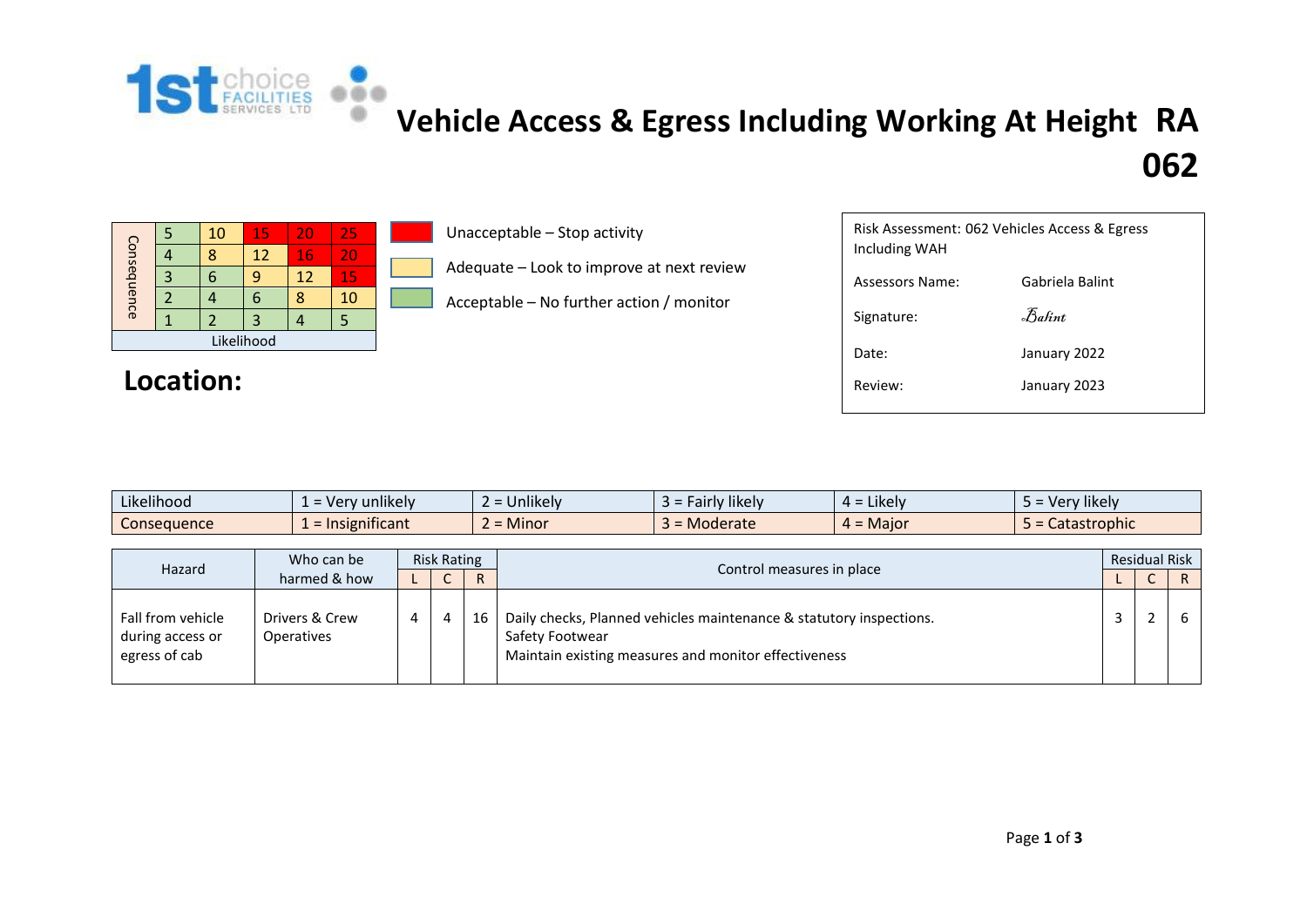

## **[V](http://1stchoicefacilities.co.uk/)ehicle Access & Egress Including Working At Height RA 062**

| Hazard                                                           | Who can be<br>harmed & how   | <b>Risk Rating</b> |   |              | Control measures in place                                                                                                                       |                | <b>Residual Risk</b> |   |  |
|------------------------------------------------------------------|------------------------------|--------------------|---|--------------|-------------------------------------------------------------------------------------------------------------------------------------------------|----------------|----------------------|---|--|
|                                                                  |                              |                    | C | $\mathsf{R}$ |                                                                                                                                                 |                | $\mathsf{C}$         | R |  |
| Fall from vehicle<br>during access or<br>egress of cargo<br>body | Drivers & Crew<br>Operatives | 4                  | 3 | 12           | Planned maintenance & statutory inspections, loads properly distributed within vehicle,<br>Maintain existing measures and monitor effectiveness | $\overline{3}$ | $\overline{2}$       | 6 |  |

| Hazard | Who can be               | <b>Risk Rating</b> |         | Control measures in place | Residual Risk |  |         |  |  |
|--------|--------------------------|--------------------|---------|---------------------------|---------------|--|---------|--|--|
|        | $\Omega$<br>harmed & how |                    | D<br>n. |                           |               |  | D<br>n. |  |  |